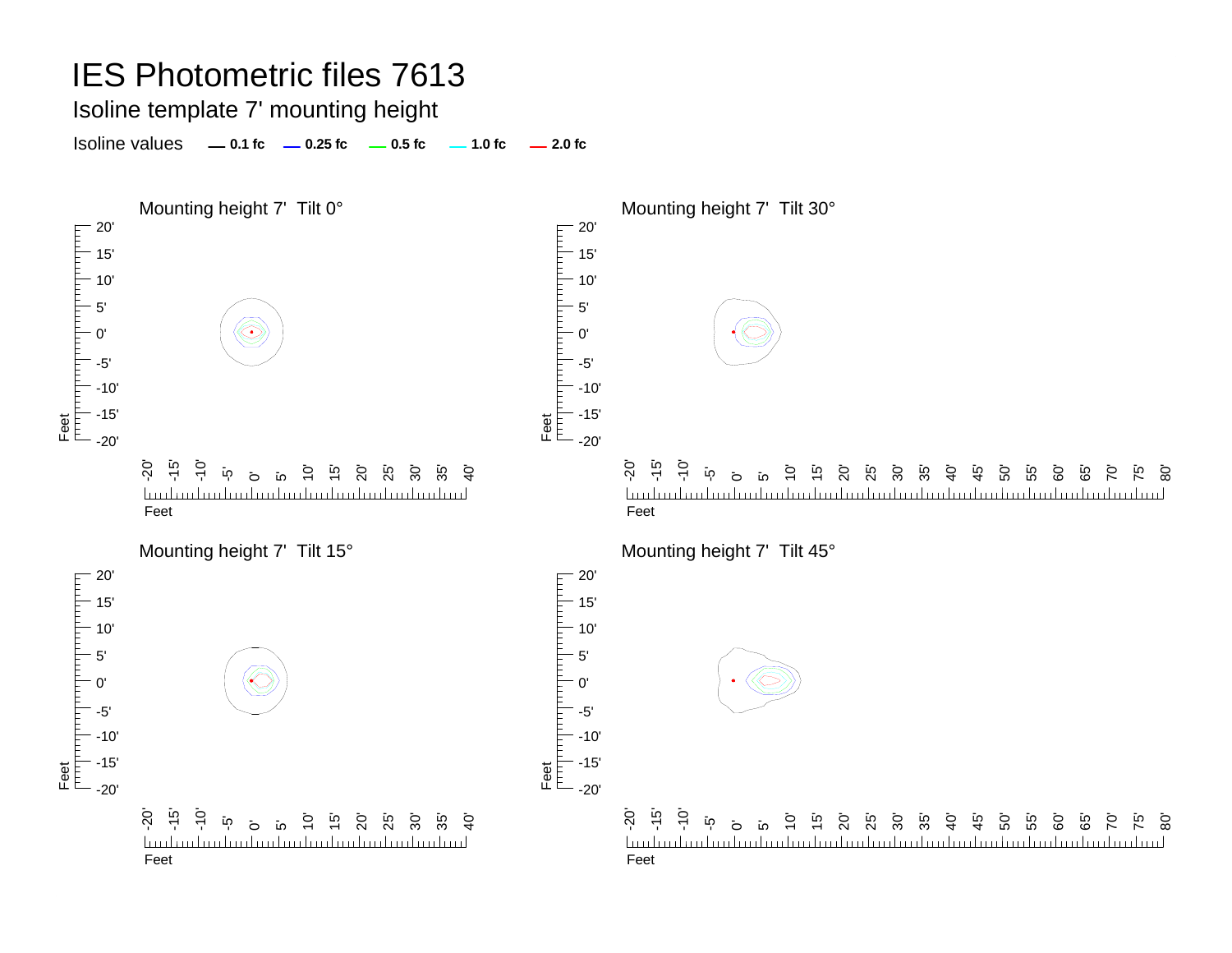Isoline template 9' mounting height

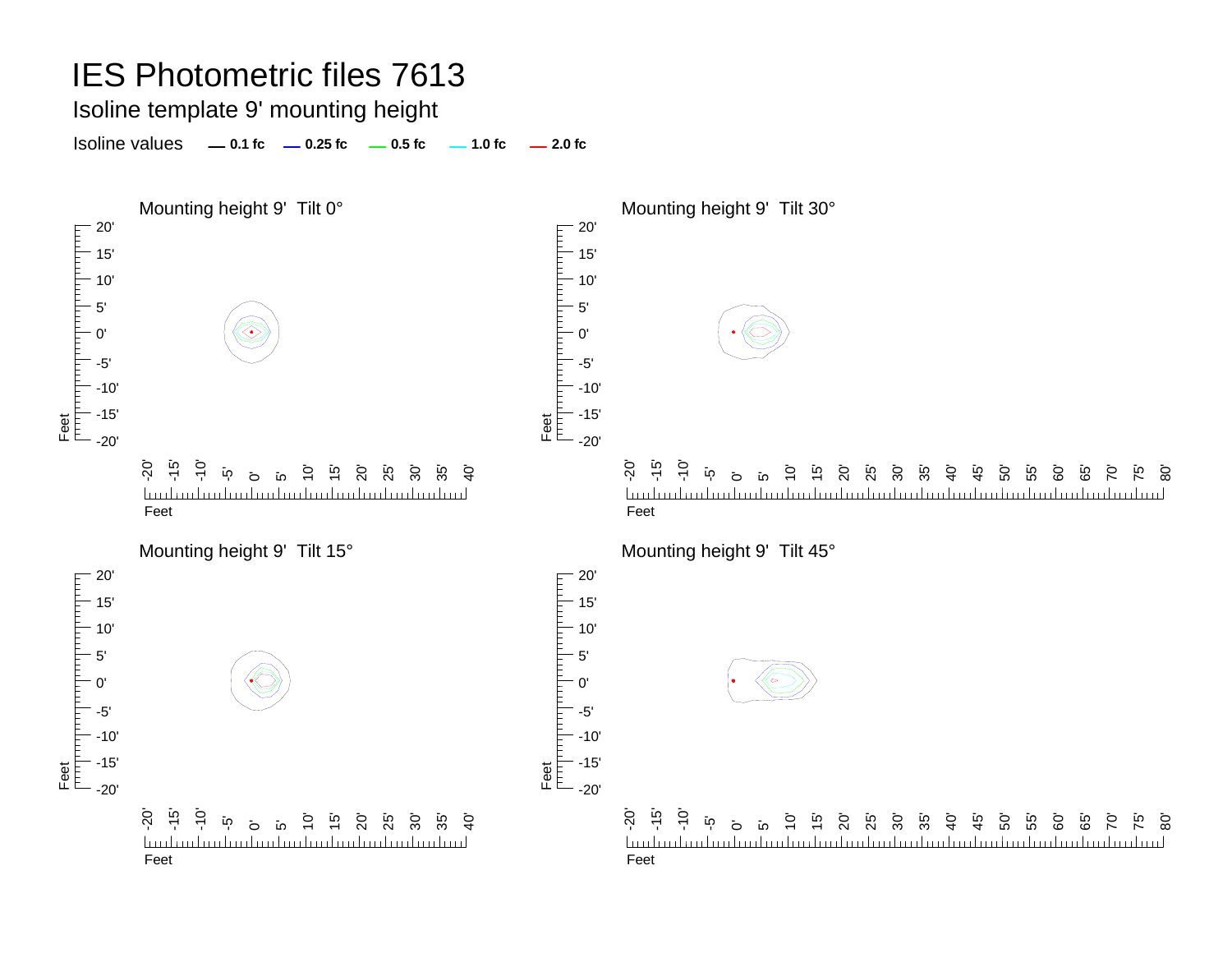Isoline template 11' mounting height

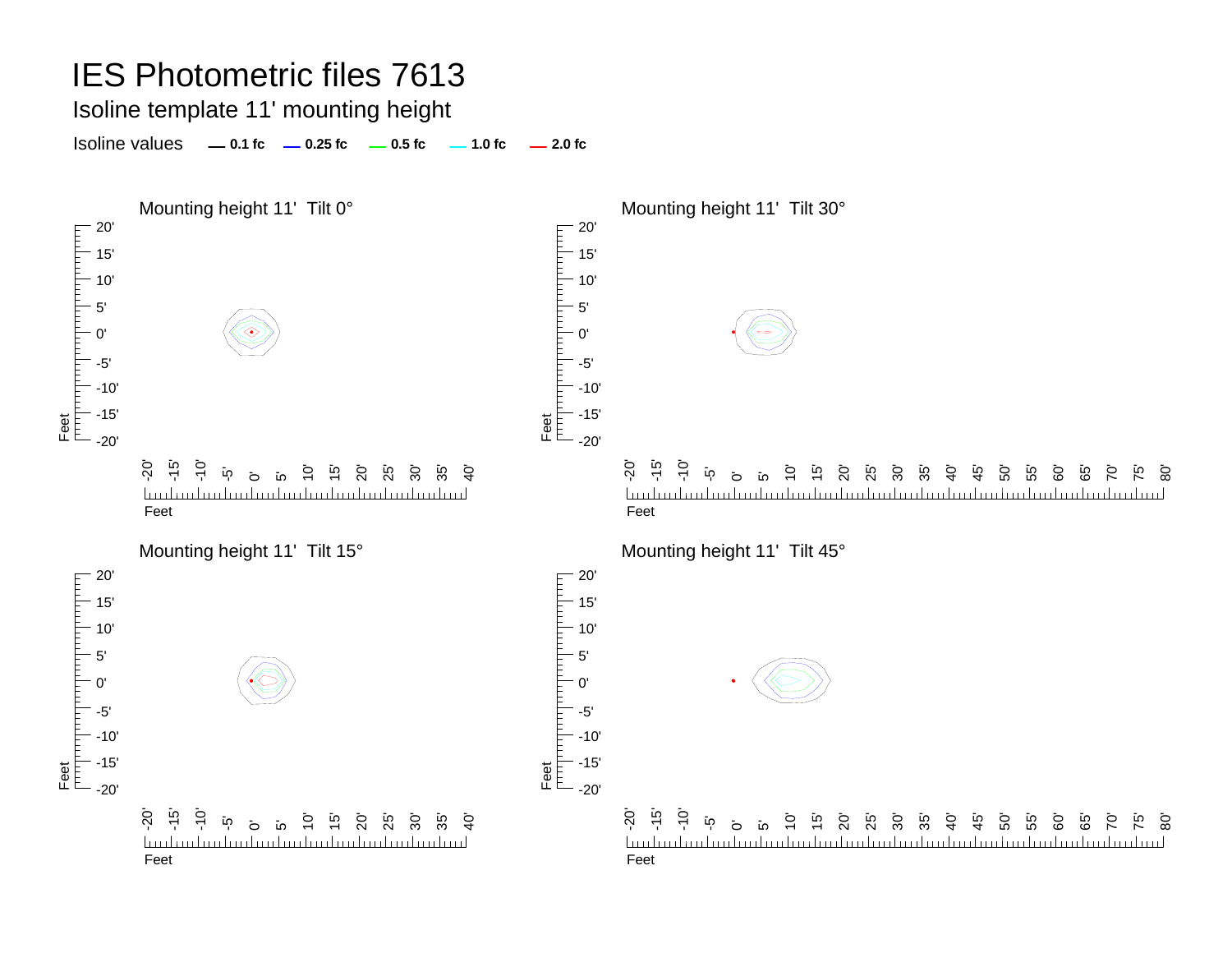Isoline template 15' mounting height

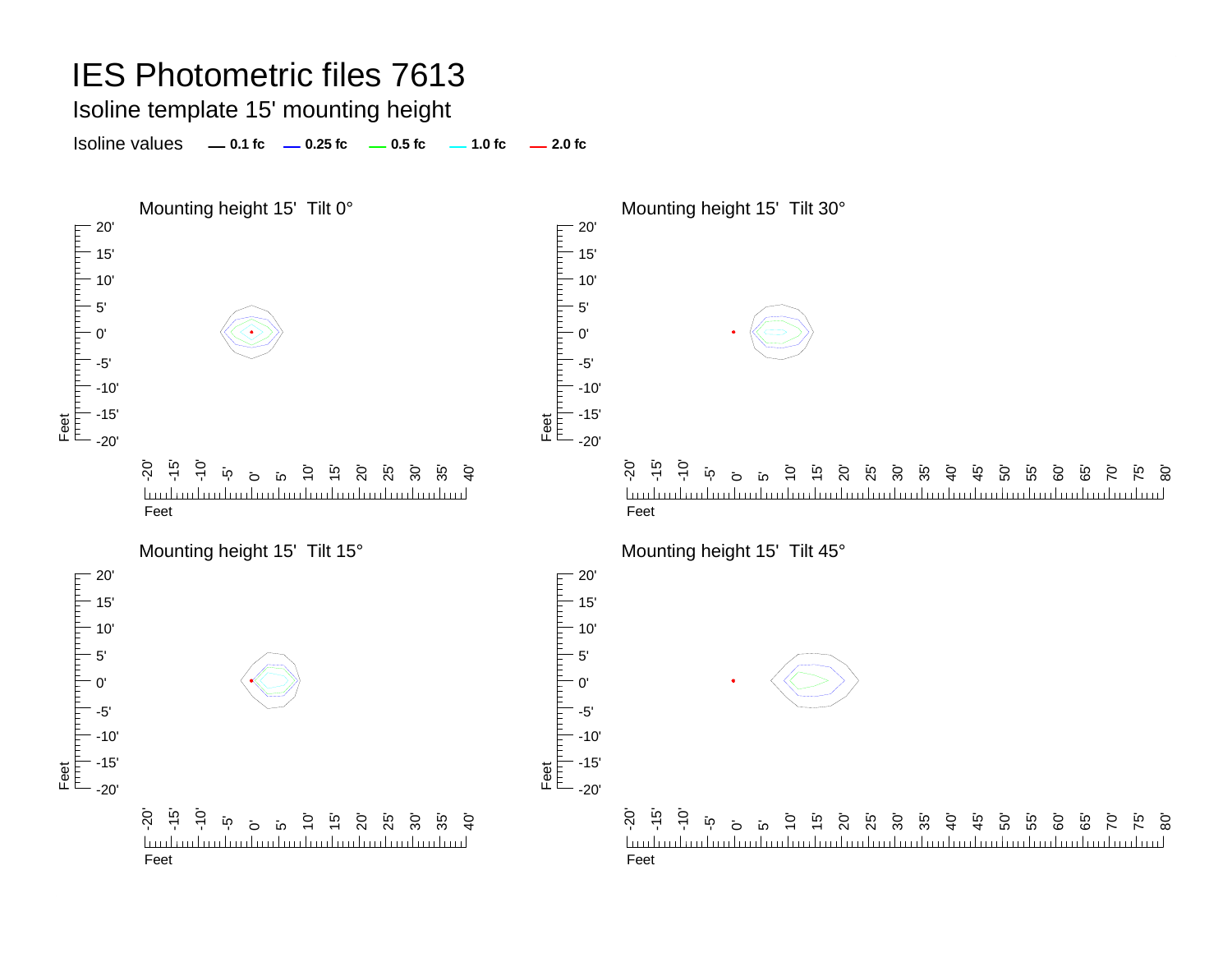Isoline template 20' mounting height

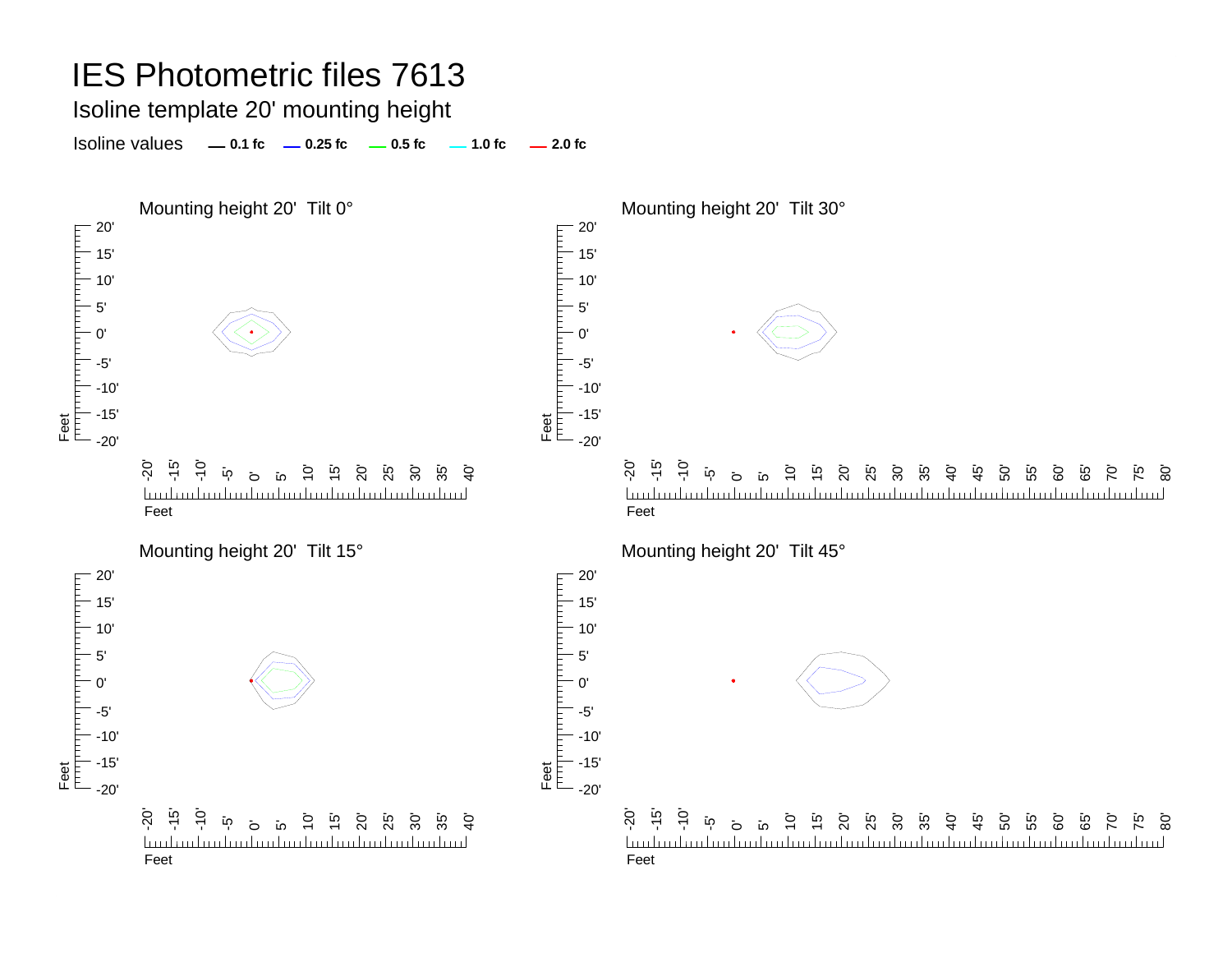Isoline template 25' mounting height